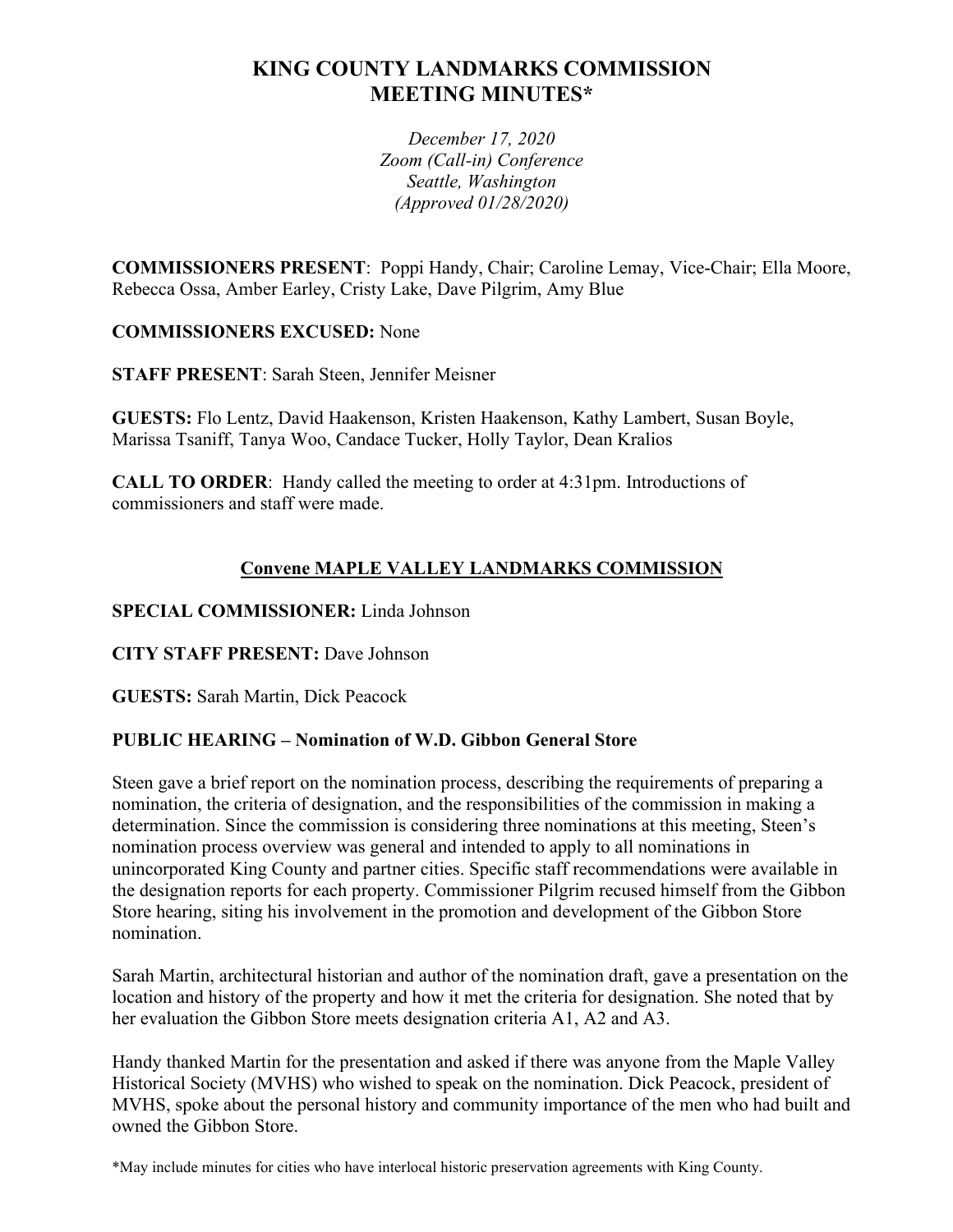King County Landmarks Commission Meeting Minutes December 17, 2020 Page **2** of **7**

Linda Johnson, Maple Valley City Council member, stated she would be pleased to make the motion to designate the Gibbon Store for landmark status. Pilgrim commented that Martin did a wonderful job on the nomination form, saying everyone learned a great deal about the history of Maple Valley through the process.

Handy thanked those who spoke and opened the floor to public comment. Pilgrim introduced Dave Johnson who attended the meeting as representative for the City of Maple Valley (the property owners). Johnson said he had no comment other than to thank the commission for their consideration of the nomination. With no other member of the public interested in speaking, Handy asked if there were any questions for the owners/applicant from the commissioners. Blue asked if the two rooms added to the building during restoration were added to the interior or the exterior. Martin said they were interior. Handy then closed the public comment period and asked for commissioner discussion.

Moore asked if the designation includes interior features as well as exterior. Handy noted while the staff recommendation focused on the exterior, she thought discussion on interior features was warranted, notably the wood floor. Blue added the ceiling was original material as well, and Ossa added the open volume of the store should be considered for inclusion. Handy asked about the interior wall sheathing, whether there was a distinction between original and new material. Martin said the salvageable original sheathing had been consolidated on the west wall, but otherwise it wouldn't be possible to distinguish. Pilgrim said the new material was specially planed to match the historic. Moore asked about boarded up windows. Peacock said when times when the store was connected to other buildings, there were openings cut in the side façade. When the building was restored those openings were closed up.

Lemay said she was impressed with the care taken in the store's restoration, noting salvaging and reusing historic material is typically not the most cost-effective way to save a building. She noted the resulting high level of integrity given the quality of the restoration. Handy agreed.

Handy also asked about the boundaries – if specification beyond the footprint of the building was necessary to ensure inclusion the porch and overhanging roof. Ossa and Blue agreed with specifying they be included. Steen said she had intended them to be included as part of the footprint of the building in the staff recommendation. Additional discussion on potential interpretation issues continued, with commissioners agreeing specificity and clarity were preferable.

Lake noted that on other nominations when the footprint delineated the designation boundaries, an additional 5-foot buffer area was included. Handy didn't believe it was necessary in this case. Moore asked about the potential impact of utility hookups. Lemay said she didn't think they were an issue. Ossa asked about other historic buildings that had been moved – if it was typical for the boundaries to be limited to the footprint. Lemay asked if another building could be built close to the store without review if a buffer wasn't included. Ossa said anything touching the exterior would be subject to review. Moore said city setback regulations would apply. Earley said she thought the footprint was sufficient, especially since the integrity of location was lost when the building was moved, so location was not under consideration as significant. Blue also commented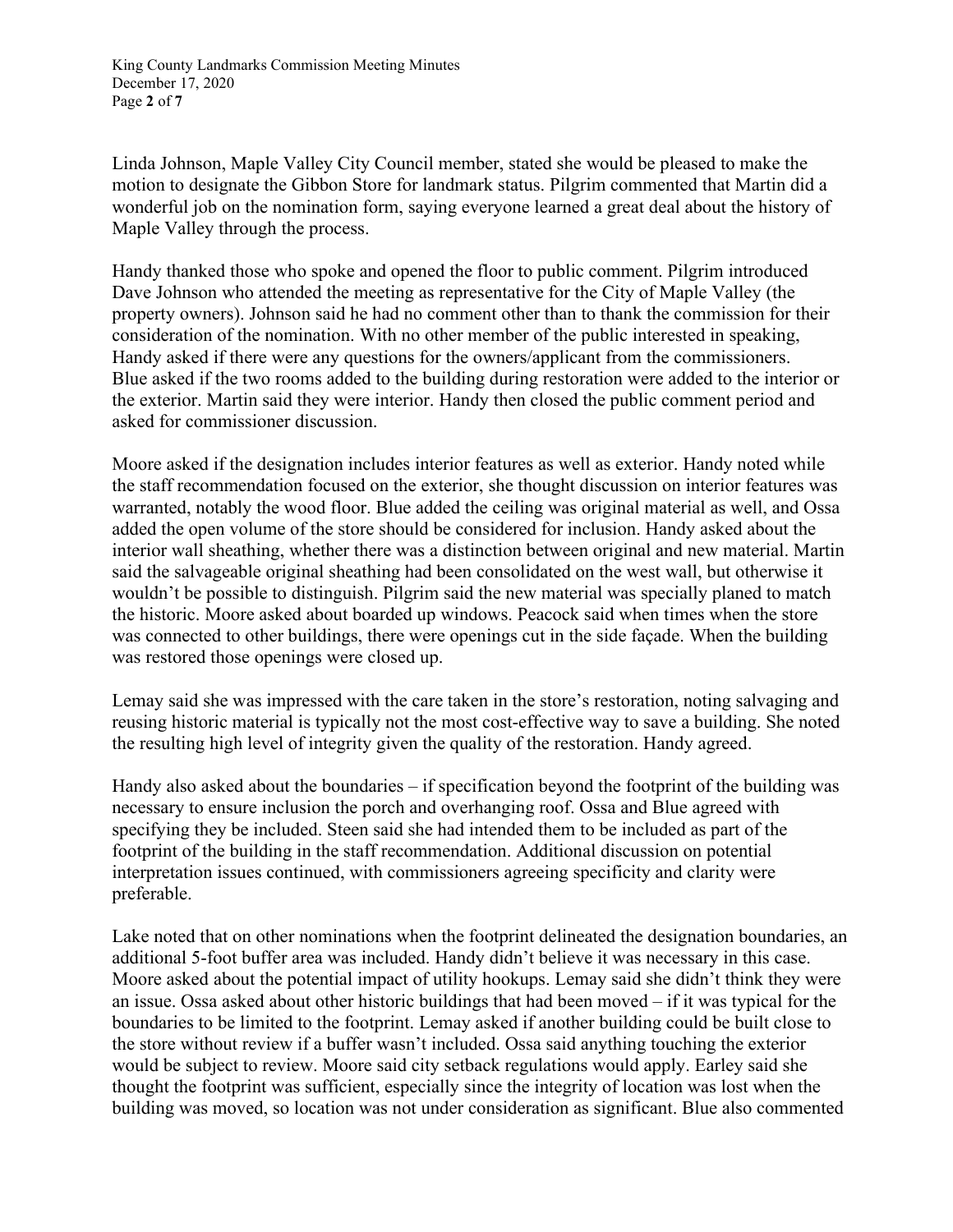King County Landmarks Commission Meeting Minutes December 17, 2020 Page **3** of **7**

that if the building had to be moved again in the future, any additional buffer areas wouldn't pose an issue.

Handy summarized what interior features were being considered for inclusion in the designation – wood floors, interior wood plank sheathing on the west wall, the open volume of the interior space, and the front porch with overhanging roof. Discussion continued clarifying the specific features to be included.

Handy asked if there was any more discussion on the proposed nomination. Hearing none, she called for a motion.

Johnson/Blue moved to approve the designation of the W.D. Gibbon Store as a Maple Valley Historic Landmark with the following boundaries and features of significance: the boundaries of the landmark are the footprint of the building including the front porch and overhang; the features of significance include all exterior features as well as interior features including the wood floor, wood ceiling, wood planking on west wall, and the interior open volume. The motion passed 9-0.

### **PUBLIC COMMENT:** None

#### **ANNOUNCEMENTS:** None

**ADJOURN:** The MVLC adjourned at 5:15 p.m.

## **Convene KING COUNTY LANDMARKS COMMISSION**

**APPROVAL OF MINUTES:** Handy asked for any changes/corrections to the October 22<sup>nd</sup> and November 19<sup>th</sup> meeting minutes. Hearing none, she called for a motion.

Pilgrim/Lemay moved to approve the October  $22<sup>nd</sup>$  and November  $19<sup>th</sup>$  meeting minutes of the King County Landmarks Commission. The motion passed 8-0.

### **PUBLIC HEARING – Nomination of the Angerer Farm Hay Barn Complex**

Flo Lentz and Sarah Martin, architectural historians and authors of the nomination draft, gave a presentation on the location and history of the Angerer Farm, specifically speaking on the three associated historic agricultural structures under consideration. Lentz detailed how this complex of buildings had met the criteria for designation A1 and A3.

Handy thanked the presenters and asked if the owners would like to speak on the proposal. David Haakenson talked about his family's background on the farm and his support for landmark designation. He said the historic barn is the heart of the Jubillee (Angerer) Farm and wants it to continue to be functional and preserved. Handy thanked him for his comments. King County Councilmember Kathy Lambert said she was a barn nut and talked about her interest in and support for the Barn Again program throughout the County. Lambert said she remembered riding a tractor on the Jubilee Farm with David Haakenson's dad, noting the Jubilee is a beautiful farm.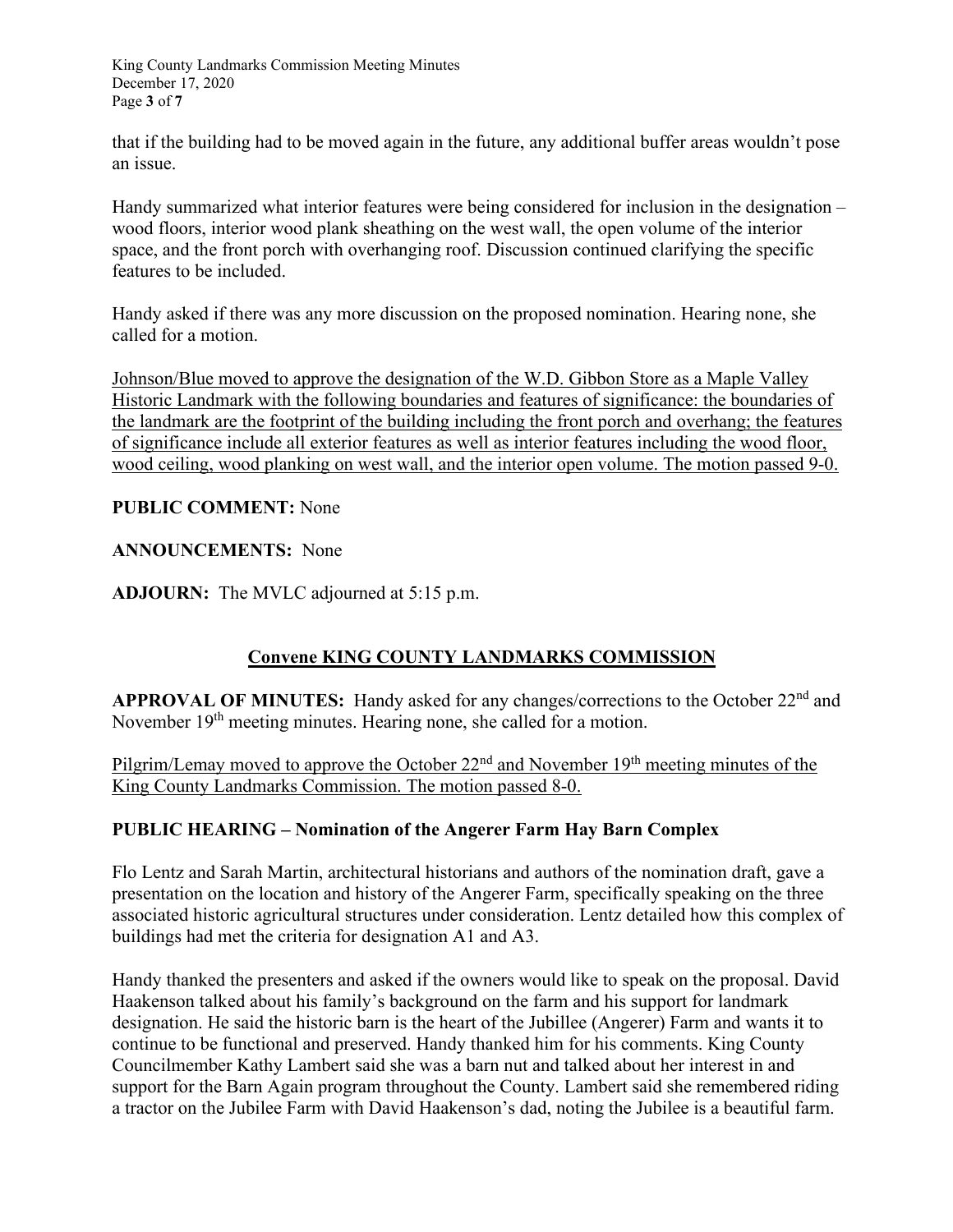King County Landmarks Commission Meeting Minutes December 17, 2020 Page **4** of **7**

Lambert strongly supports continued agriculture in the valley and is grateful for all the Haakenson's work preserving their barn for continued use.

Handy asked if there were any more members of the public who wished to comment or if commissioners had any questions of the applicant. Hearing none, she asked if staff had any additional comments or questions. Steen said that although she is typically cautious about designating interior features, on the Angerer Barn she thinks the open volume and exposed structure of its hay loft should be included as a significant feature of the property, and the staff recommendation should reflect that.

Handy then closed the public comment period and asked for commissioner deliberation. Earley mentioned she had been taking her son to the Jubilee Farm for years and shared some 2009/2019 photos of their site visits. Handy said that offered context to the place of the farm in the community, and that many in the room likely had been to the farm for an event. She then asked if there were any comments on features of significance. Pilgrim mentioned the ground floor historic stanchions. Commissioners reviewed photos of the stanchions in the main barn and the loafing shed, and other details of the main barn, loafing shed, and machine shed.

Lemay asked if the machine shed is included as one of the structures in the designation report. Handy replied that it is. Lemay noted that the machine shed is an open area structure, so she wondered how to clearly distinguish its exterior. She also noted the loafing shed has high degree of integrity, so the interior should also be considered significant. Ossa agreed. Handy said the interior volume of the loafing shed, along with that of the main barn's hay loft, is significant.

Discussion continued on the importance of clear and specific features of significance in designations. Moore brought up issues with requiring review for working structures which have been assembled informally and might require more structural work. Pilgrim said he thought the stanchions and volume of the main barn's hay loft were the most significant interior features. Moore agreed. Lemay said the advantage to designating significant interior features is not the expectation they were remain in place permanently, but that the owners would discuss projects with the commission before making changes.

Lake agreed with Lemay, noting the stanchions offer important contextual information. Ossa concurred, including the open volumes and support structure of the loafing shed as important. Haakenson commented that the stanchions in the loafing shed are different from the stanchions in the hay barn. The hay barn stanchions lock, holding the head as the animals fed, while the loafing shed stanchions just restricted their reach. They had different purposes, and those in the loafing shed were more casually used. Discussion continued regarding various interior features of the three structures.

Lemay asked if the machine shed should be included in the designation, and that she wondered if it should be designed only under A1. Lentz said they included it because it dates from the Angerer era, had an established purpose, and was an integral part of the surviving agricultural complex. Lake noted that stabilization funding would also be available if designated. Moore said the vertical plank siding is a notable feature. Discussion continued on how criteria A1 and A3 would apply to the different structures. Ossa stated that the buildings are nominated as a complex and were interrelated in their historic use. Separating the unit when applying criteria is problematic. Handy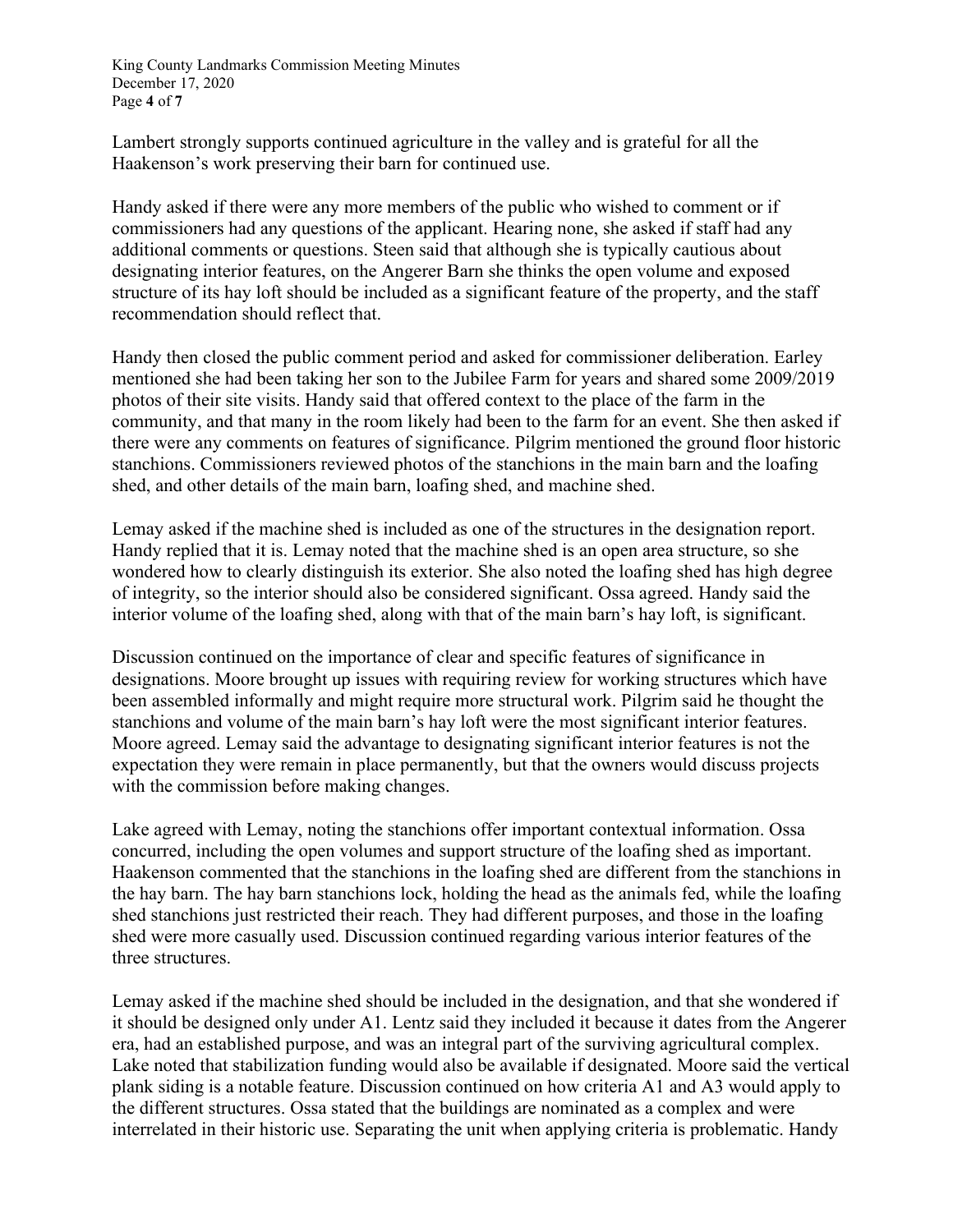King County Landmarks Commission Meeting Minutes December 17, 2020 Page **5** of **7**

pointed to the designation report reasoning for significance, that the machine shed represented a clear shift to mechanization concurrent with the specific forms and features of the other two structures from the same era. Blue agreed. Lake noted that historic farms of the Snoqualmie Valley were not grand architecturally, they were vernacular and utilitarian, and few survive because they tend to be overlooked. Meisner commented that the main question was whether they have enough integrity to convey their significance.

Pilgrim questioned the boundaries description. Blue said she had looked at that as well, but concluded they were well defined given an assumption the farm lanes around the grouping of structures would not change. Commissioners reviewed the photos and maps, discussing best options for clearly defining the boundaries.

Handy asked if there were any additional questions, or if the commission had more comments. Hearing none, she called for a motion.

Blue/Lake moved to approve the designation of the Angerer Farm Hay Barn Complex as a King County Landmark with the following boundaries and features of significance: designation boundaries shall be along the adjacent farm lanes as proposed in the designation report and shown in the site map included in the nomination form; the exteriors of the hay barn, loafing shed and machine shed; the stanchions and interior support structures of the hay barn and the loafing shed; and the interior open volumes of the loafing shed and the hay barn loft. The motion passed 8-0.

### **PUBLIC HEARING – Nomination of the Weiss Store, Vashon**

Susan Boyle, historical architect and author of the nomination draft, and Marissa Tsaniff of the Vashon Historical Society, gave a presentation on the location and history of Vashon Island's Weiss Store, detailing how the brick commercial building meets designation criteria A1 and A3.

Handy thanked the presenters and asked if there were any members of the public that wished to speak. She then asked if the commissioners had any questions for the applicant. Hearing none, Handy closed the public comment period and moved into commission deliberations.

Pilgrim asked if the covering ivy (vines) on the south wall was to be considered a significant exterior feature. Blue thought they should be, since they're shown on the wall in the 1938 photo. Pilgrim asked if there were any plans for further rehabilitation. Boyle said the owner has been working with current tenants to rehab the first floor, and he had plans to repair some of the masonry. She thought a canopy might be planned in the future. Moore asked if the designation would cover newer exterior work done on the building. Boyle explained some of the background of previous exterior alterations, noting that they were on secondary facades and didn't impact the integrity or historic character in her opinion. Lemay stated that the landmark would cover the entire exterior of the building as it is currently. Blue followed up noting that if a project came before the commission involving any non-historic elements, they can evaluate it against the building character as a whole.

Pilgrim clarified that the boundaries would be the parcel. Boyle said yes, the north side area which reads as a parking lot is shared with the neighboring property. The site plan shows the actual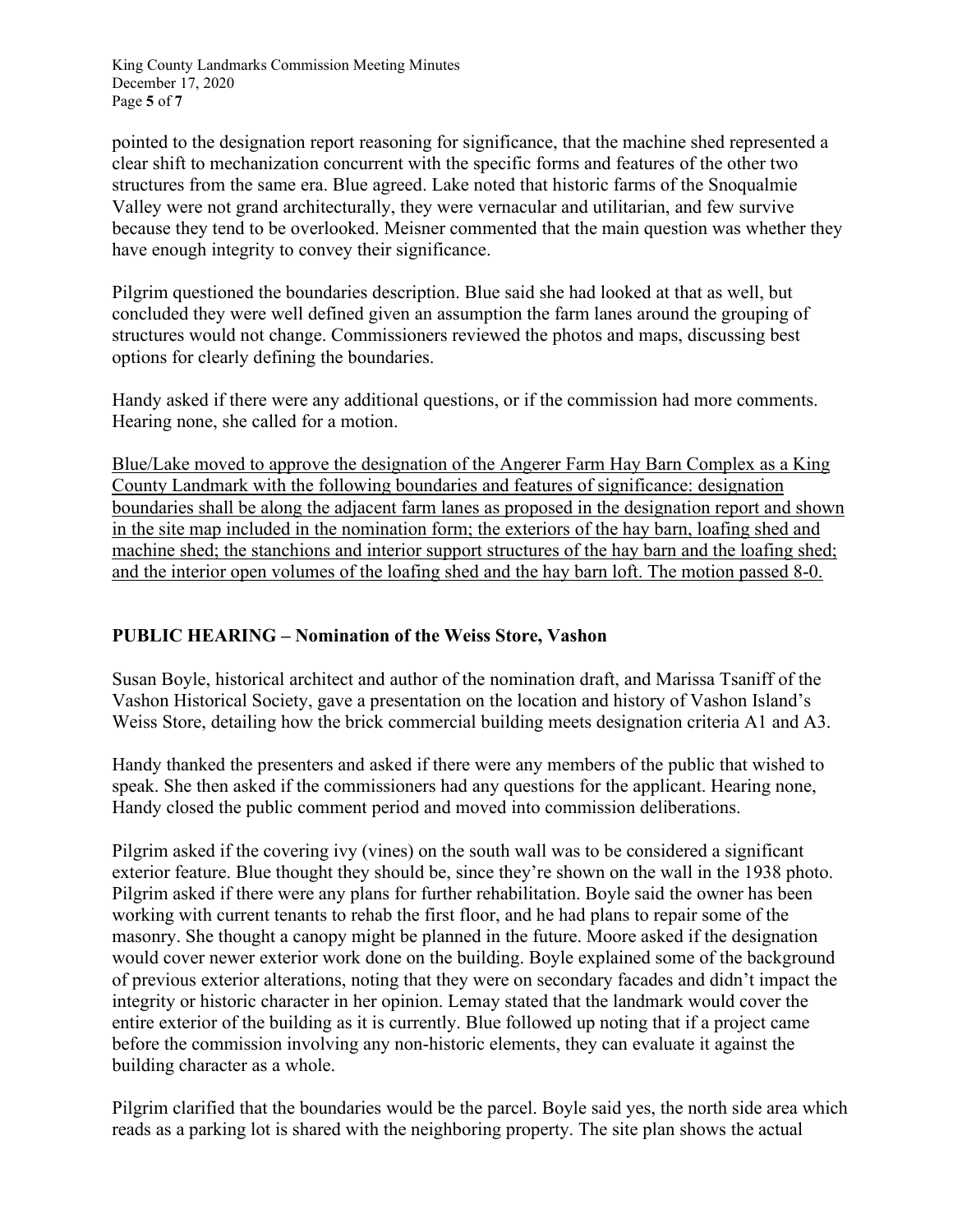King County Landmarks Commission Meeting Minutes December 17, 2020 Page **6** of **7**

property line. Handy asked what impact a currently in progress project on the parcel would have on the designation process. Boyle said the construction project underway on the property site includes a concrete retaining wall which includes an ADA access ramp, and owners are planning on paving an area for a patio and installing a firepit. Steen stated that design review regulations apply when the designation is approved. Any projects ongoing (but not completed) at the time of designation would need to go through the CoA process. Lemay asked if the owners had approved building permits already for the site construction, could they continue the construction project without commission review. Lemay thought that CoAs were part of the building permit process, leaving some question if permits were already issued. Steen said they were different processes, and design review regulations would come into effect for anything not yet completed at the time of designation. She noted that CoAs can be required in cases when building permits were not. Handy agreed. Boyle noted that the owners had been in contact with HPP staff and were aware of the regulatory process. Handy asked if the construction can be approved in the designation. Steen suggested the commission could allow the in-progress construction project to be approved as a Type I CoA. Handy asked if the commissioners would be comfortable with approving the work be reviewed as a Type I, or if the commission would prefer to leave it a Type II. Blue said there needed to be some clarity on what portions of the project were "underway."

Pilgrim asked what would be involved in the staff review. Steen said staff would review the project as it does any Type I CoA application. Boyle described what she knew of the construction project so far. Some of the details were mentioned by the owner in passing, she said. Discussion continued on how to implement regulatory reviews for projects underway at the time of designation. Steen suggested separating out the action for project reviews from the designation itself – that the commission have a separate motion to approve Type I review level for construction projects which were in progress at the time of designation. In this case, limited to the north side yard property improvements underway in December 2020. Discussion continued on the issue of building permits. Meisner commented that if the project isn't currently permitted, HPP staff can refer it to the King County Department of Local Services to check if permits are required. Commissioners indicated they felt comfortable with the proposed solution.

Handy asked for any additional comments or discussion from commissioners, then called for a motion.

Blue/Pilgrim moved to approve the designation of the Weiss Store as a King County Landmark with the boundaries and features of significance as described in the staff report including: the creeping vines on the south façade of the building. The motion passed 8-0.

Handy requested a motion on site construction project review requirements.

Blue/Lake moved to require construction projects within the designated boundaries of the Weiss Store which are underway at the time of its designation be approved as a Type I CoA. Motion passed 8-0.

## **PUBLIC COMMENT:** None

**HISTORIC PRESERVATION OFFICER'S REPORT:** Meisner reported on the Vashon Hardware Store had a new owner, and the new owner resolved the outstanding CoA violation. The